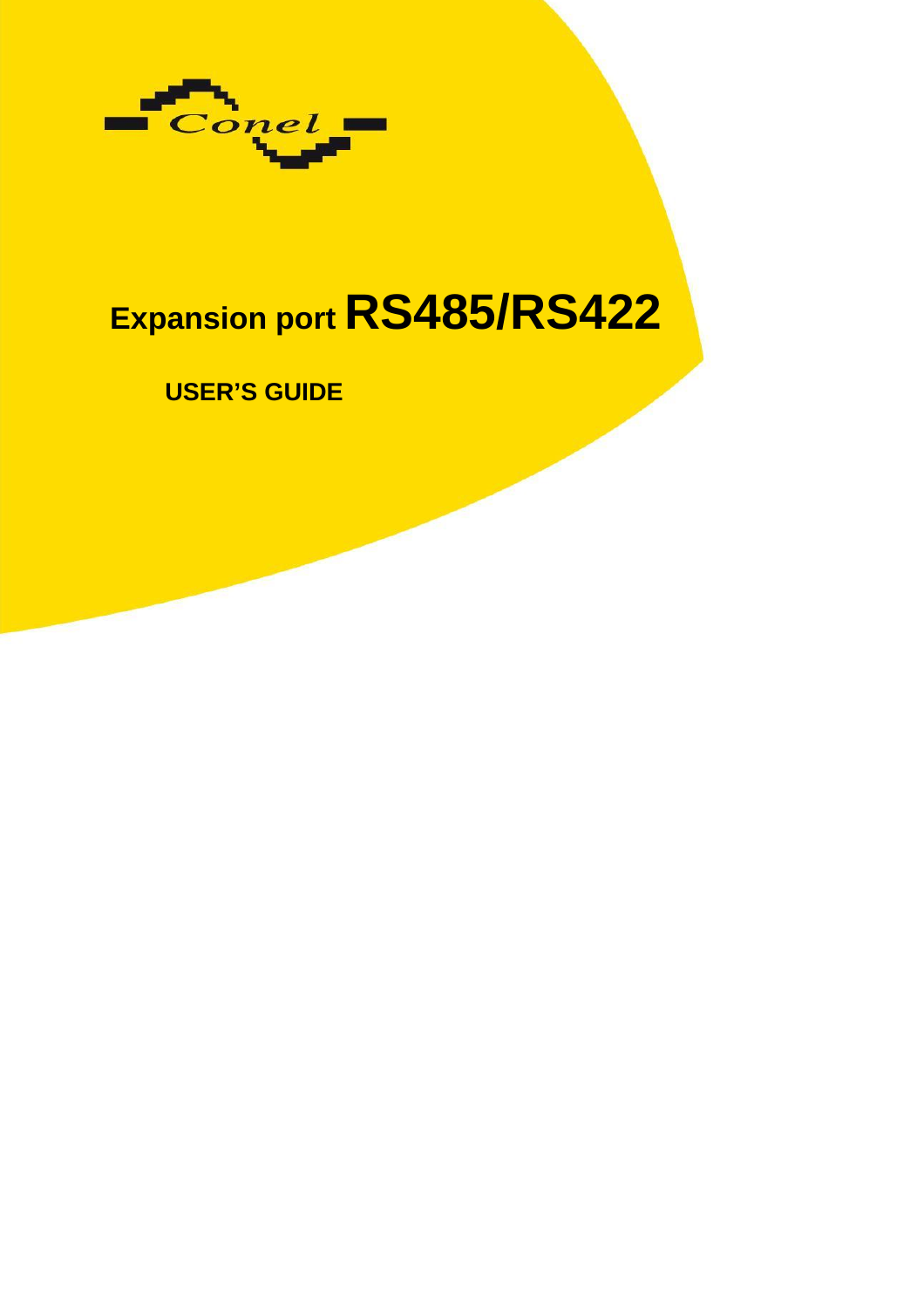

#### **Used symbols**

Danger – important notice, which may have an influence on the user's safety or the function of the device.

Attention – notice on possible problems, which can arise in specific cases.

Information, notice – information, which contains useful advice or special interest.

#### **GPL licence**

Source codes under GPL licence are available free of charge by sending an email to [info@conel.cz](mailto:info@conel.cz).



<u>∕∖</u>

 $\left| \right|$ 

 $\overline{a}$ 

#### **Declared quality system ISO 9001**

Conel s.r.o., Sokolska 71, 562 04 Usti nad Orlici, Czech Republic Issue in CZ, 12/15/2011

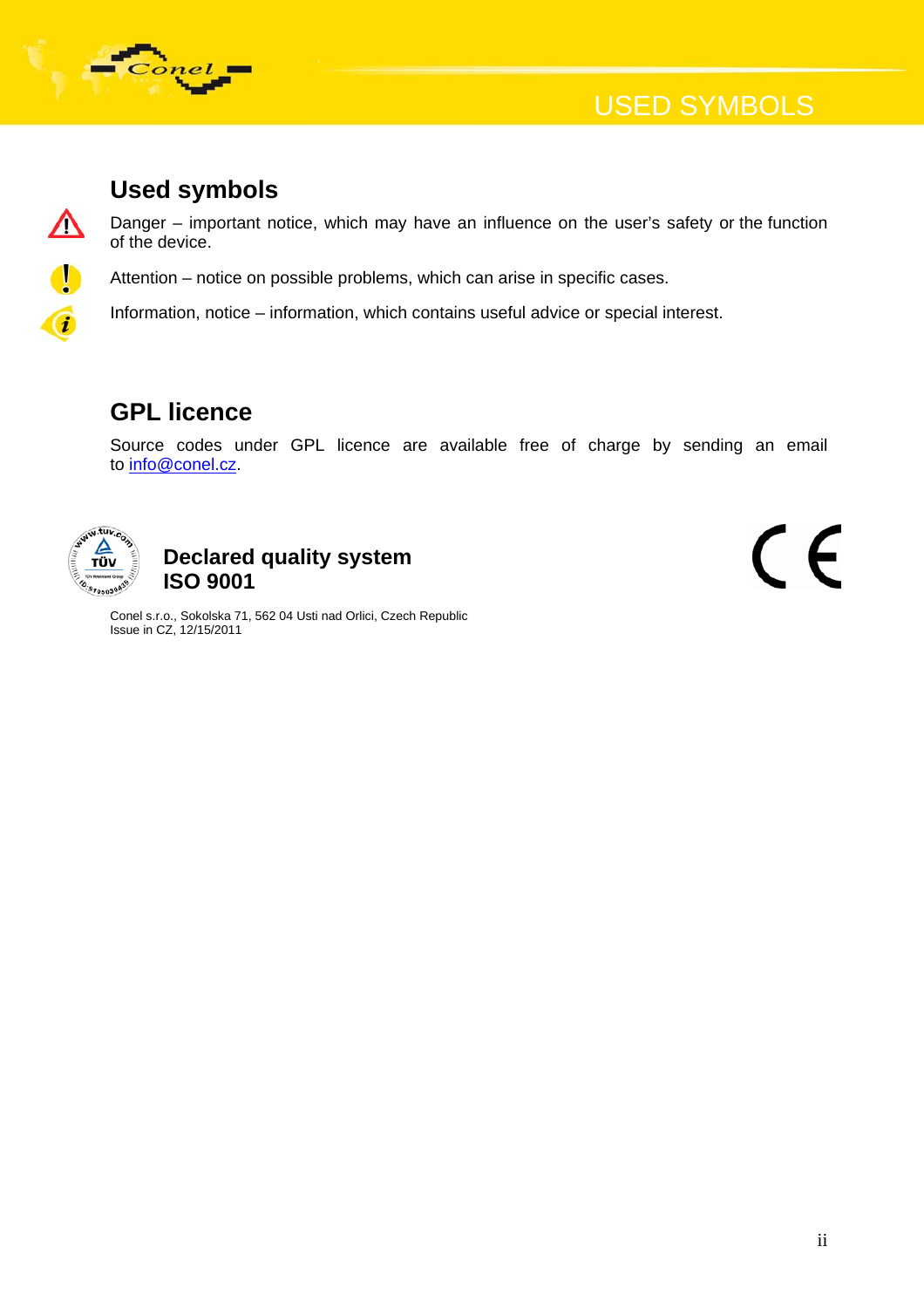

# **CONTENTS**

## **Contents**

| 2.             |  |
|----------------|--|
| 3.             |  |
| 4.             |  |
| 5 <sub>1</sub> |  |
|                |  |
|                |  |
| 6.             |  |
| $7_{\cdot}$    |  |
| 8.             |  |
| 9.             |  |
| 10.            |  |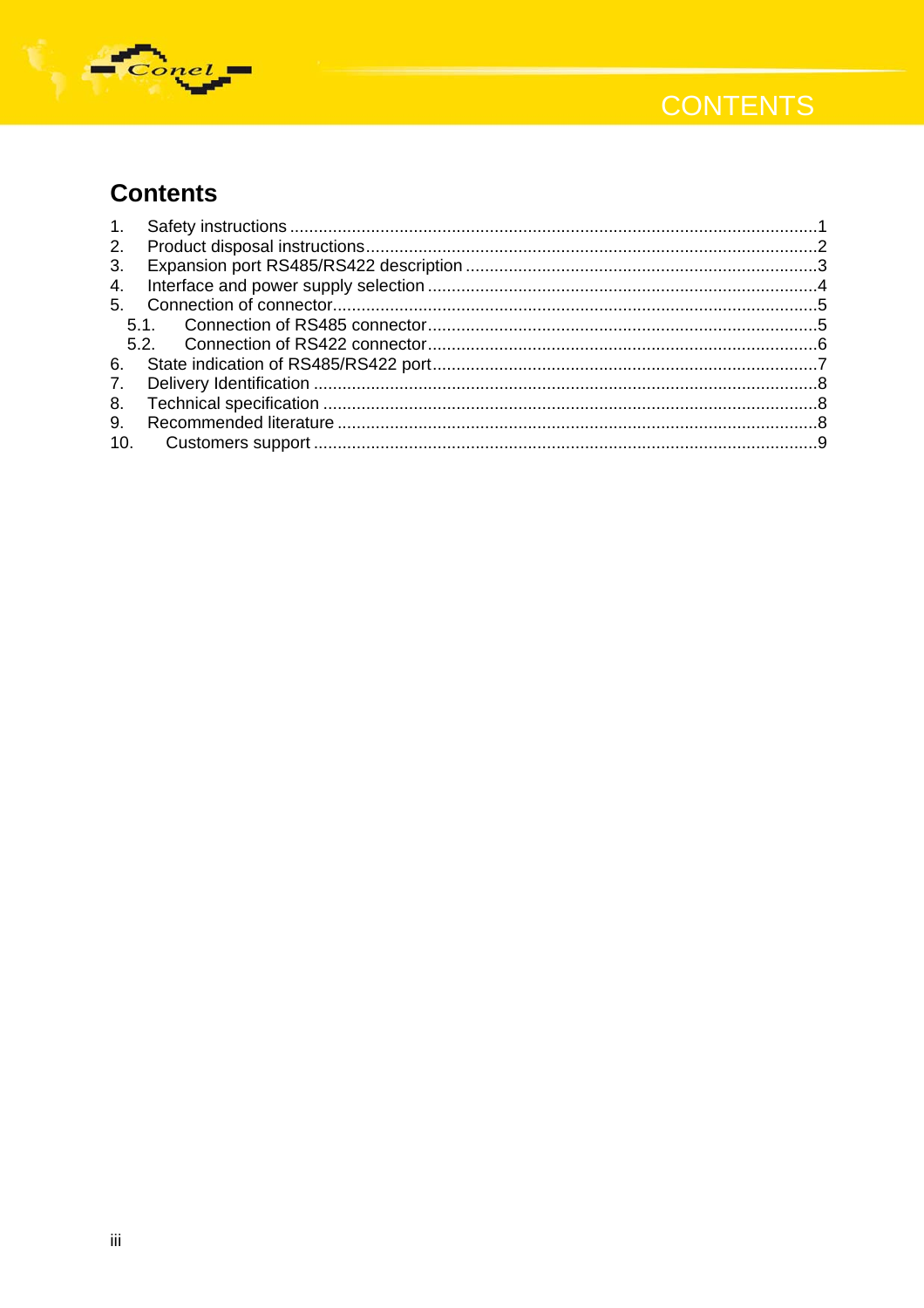



# **Image list**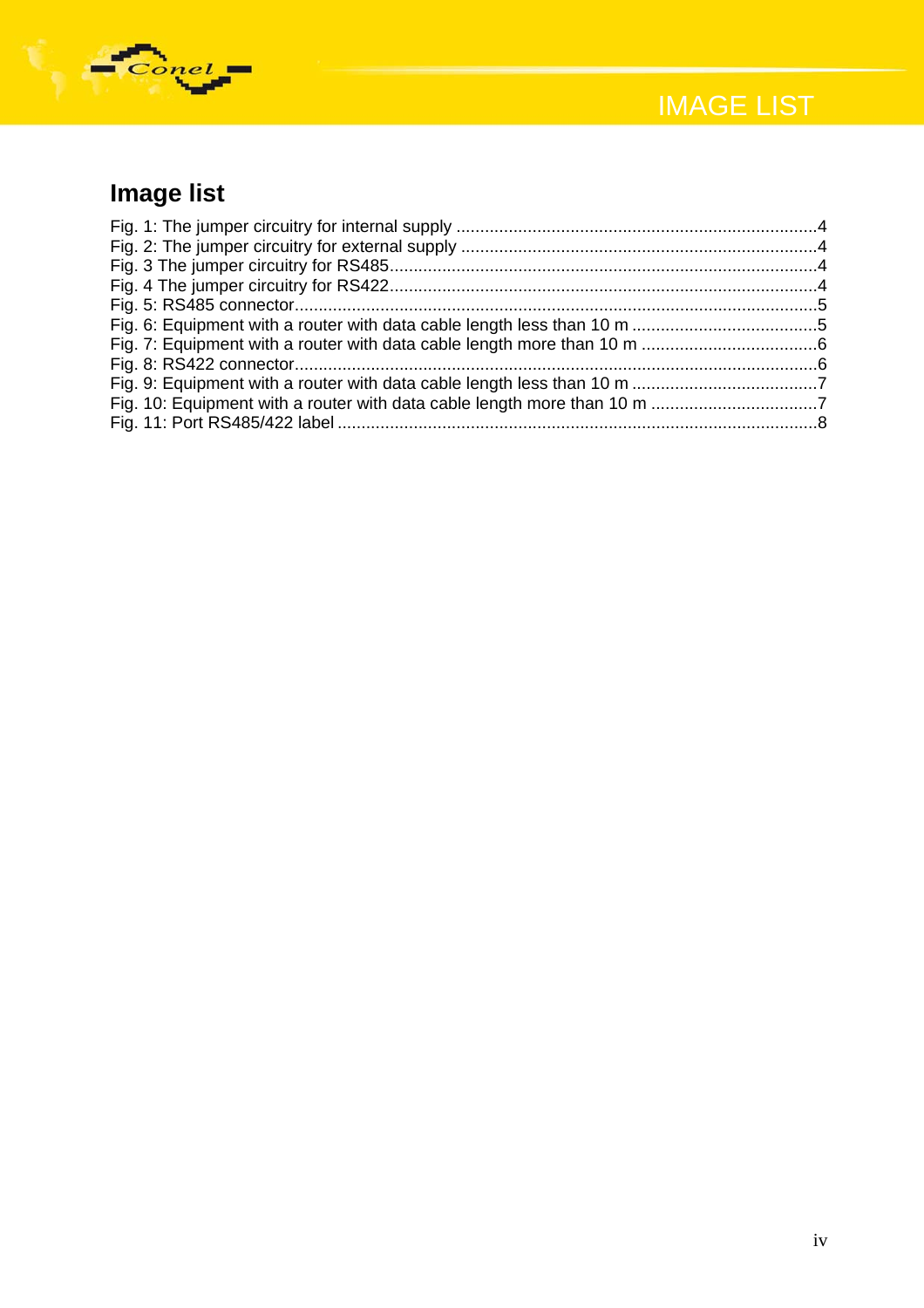

# TABLE LIST

## **Table list**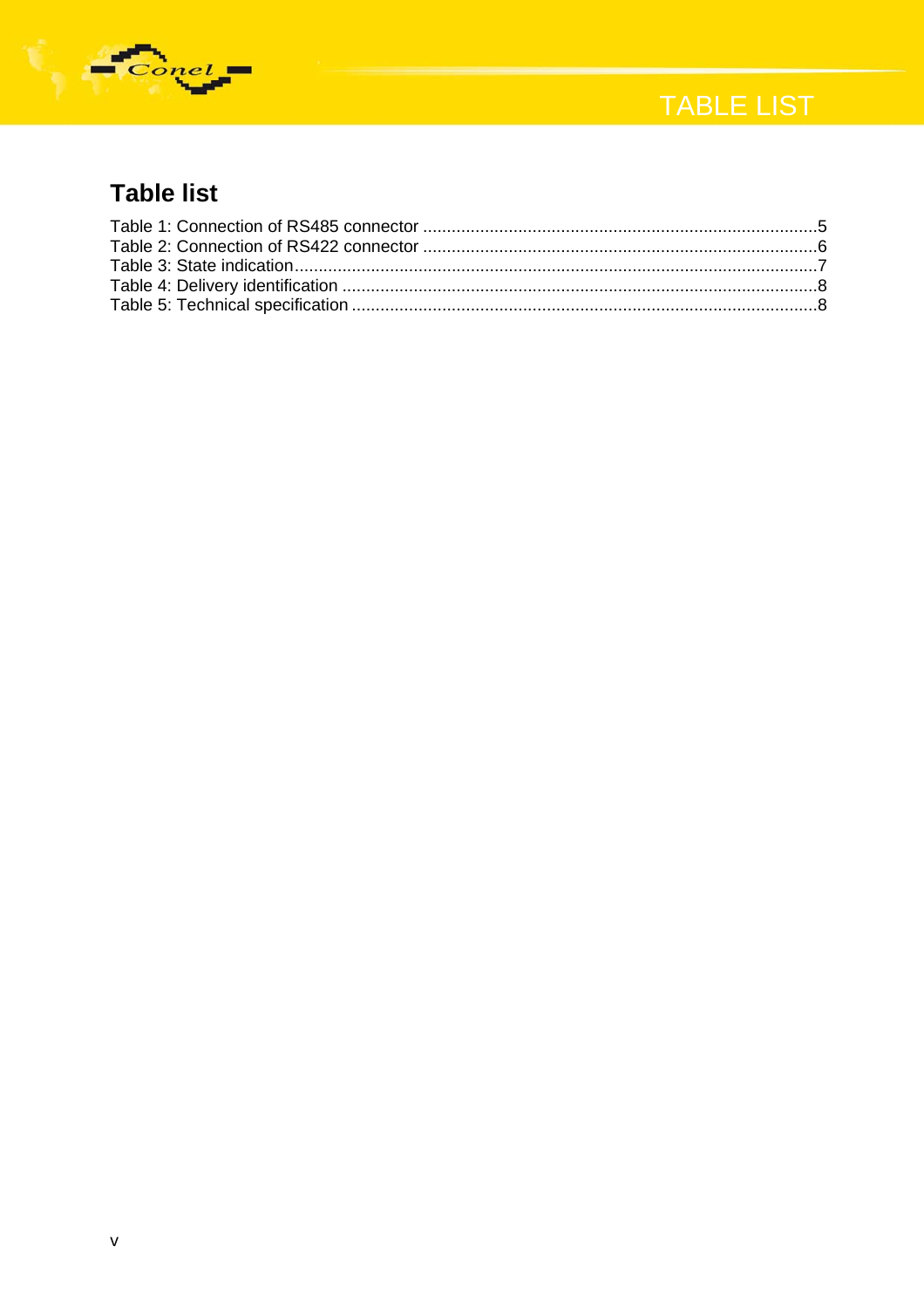

<span id="page-5-0"></span>

#### **1. Safety instructions**

#### *Please observe the following safety instructions:*

- The expansion port must be used in compliance with all applicable international and national laws and in compliance with any special restrictions regulating the utilization of the communication module in prescribed applications and environments.
- Use only the original Conel company accessories. Thus you will prevent possible health risks and damage to the devices and ensure compliance with all relevant provisions. Unauthorised adjustments or use of unapproved accessories may result in damage to the expansion port and breach of applicable laws. Use of unapproved adjustments or accessories may lead to cancellation of guarantee, which has no effects on your legal rights.
- Do not expose the expansion port to extreme conditions. Protect it from dust, moisture and heat.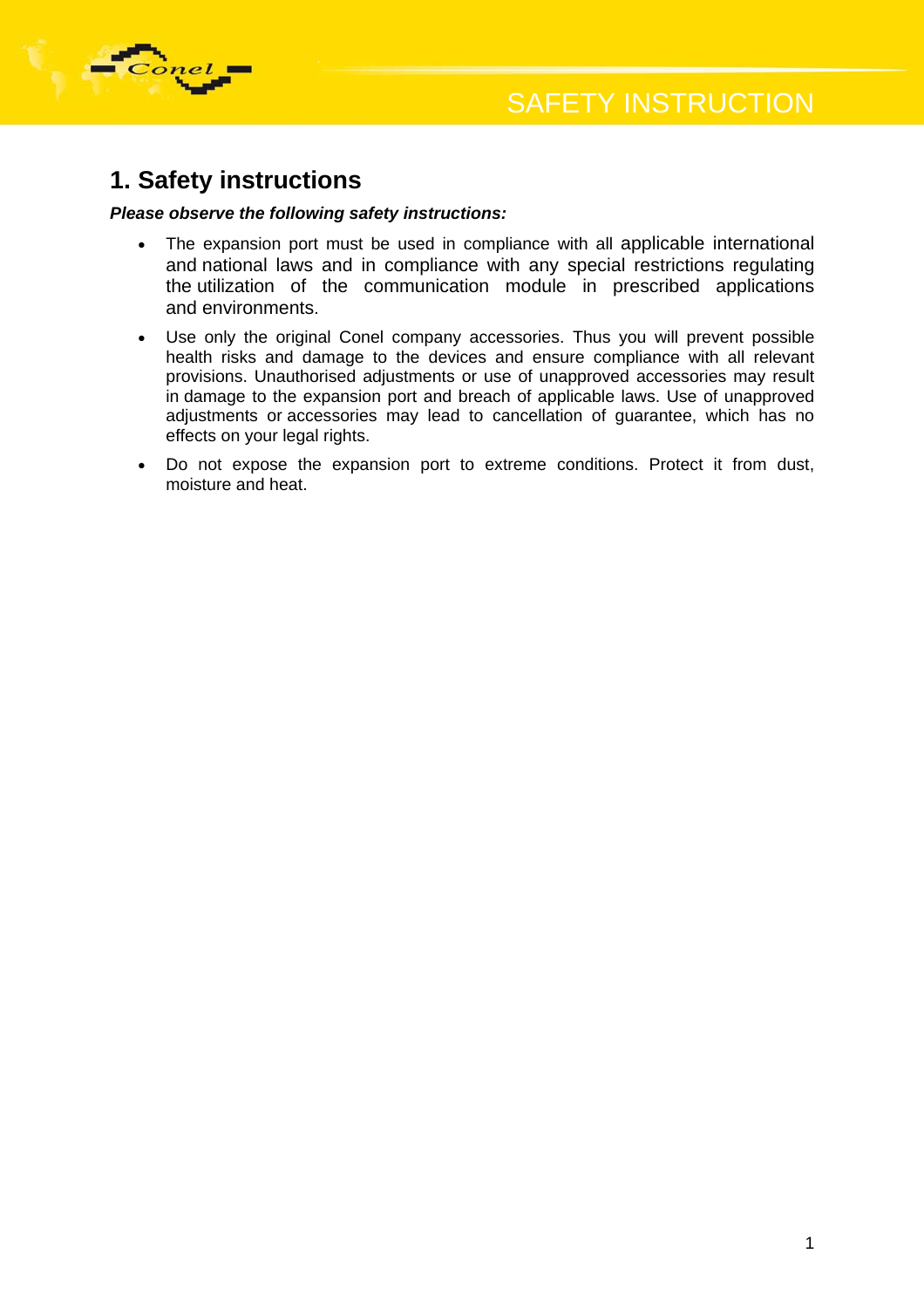<span id="page-6-0"></span>

#### **2. Product disposal instructions**

The WEEE (Waste Electrical and Electronic Equipment: 2002/96/EC) directive has been introduced to ensure that electrical/electronic products are recycled using the best available recovery techniques to minimize the impact on the environment. This product contains high quality materials and components which can be recycled. At the end of it's life this product MUST NOT be mixed with other commercial waste for disposal. Check with the terms and conditions of your supplier for disposal information.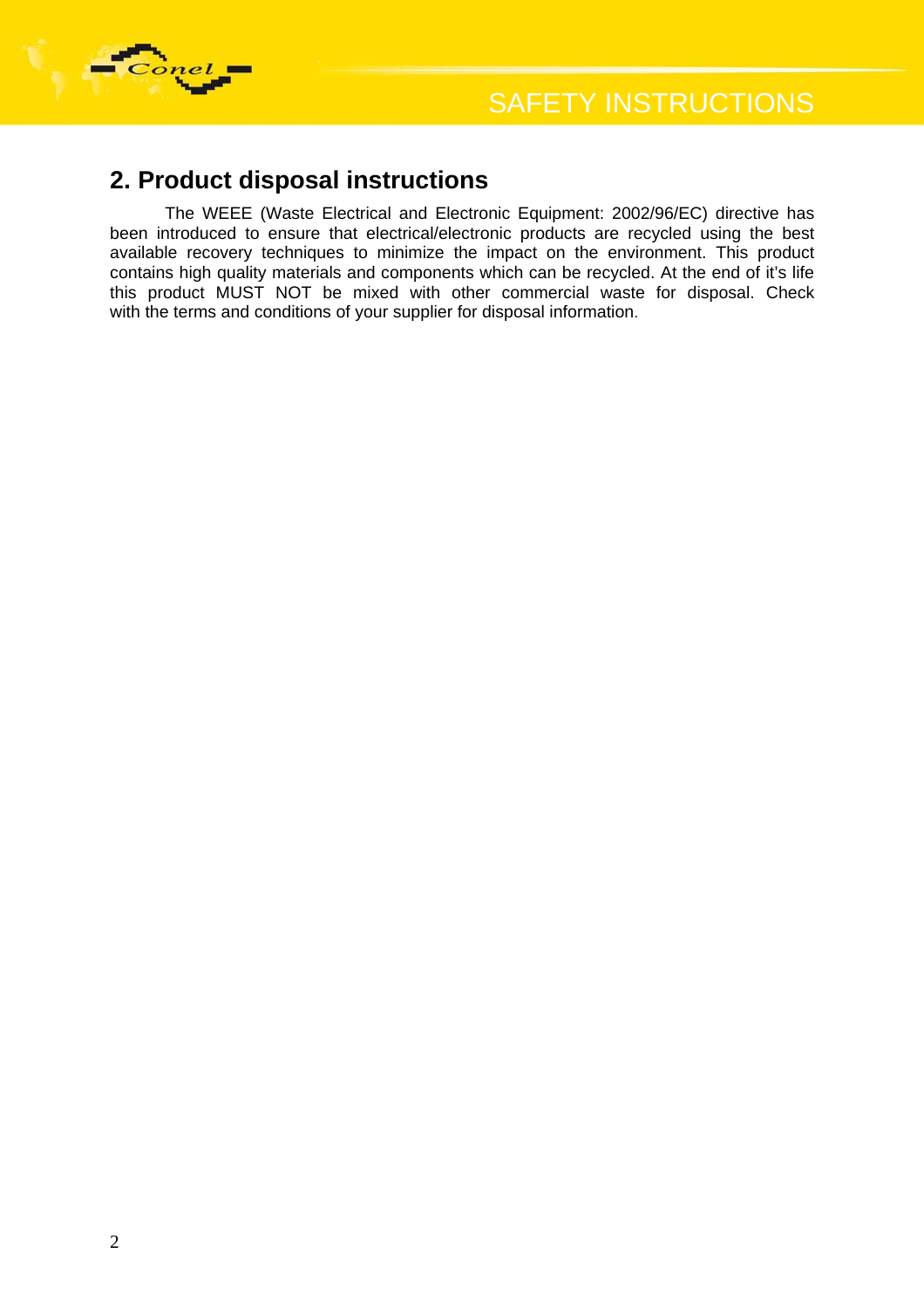<span id="page-7-0"></span>

#### **3. Expansion port RS485/RS422 description**

The expansion port RS485/RS422 is created as expansion board which enables to use of the next hardware interface of Conel modems or routers for next signal processing. This interface is physical connected on RJ45 connector on appropriate modem or routers.

The Expansion port RS485/RS422 can be selected via jumpers interface RS422 or RS485. Power port can also be selected using jumpers on the board expansion port. Description of the interface and an external or internal power supply selecting, see chapter interface and power supply selection.

Expansion port RS485/RS422 is possible fitted into PORT1 and PORT2.

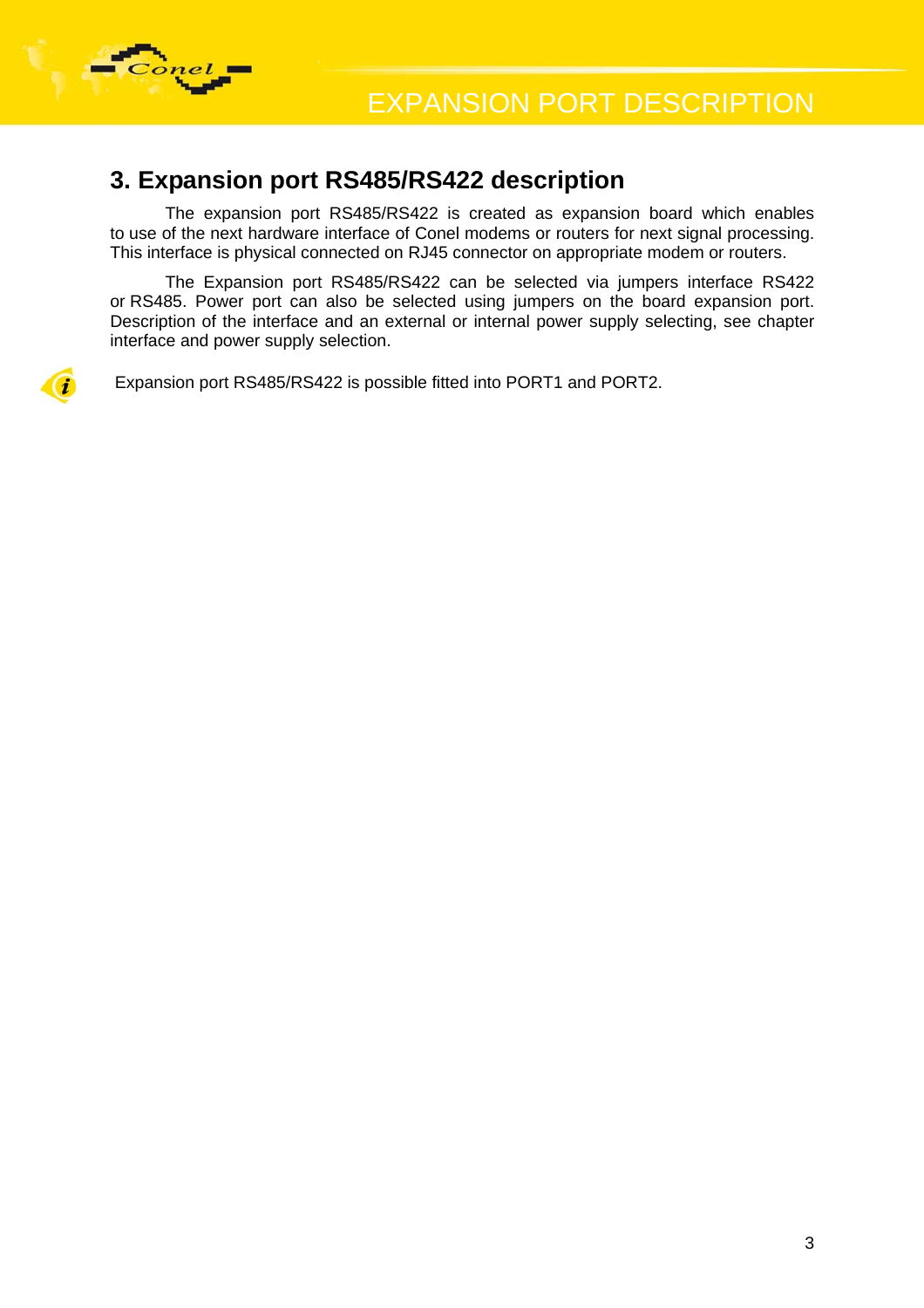<span id="page-8-0"></span>

#### **4. Interface and power supply selection**

External or internal power supply of module Expansion port RS485/RS422 can be made by wiring jumpers J2 and J3 on this module. If internal power supply of the module is required, jumpers J2 and J3 must be connected to pins 2 - 3. External power supply is made by connecting pins 1 - 2 with jumpers J2 and J3.

Interface behaviour of module Expansion port RS485/RS422 can be made by wiring jumpers J4, J5 and J6 on this module. If RS485 is required, jumpers J4 and J5 must be connected and jumper J6 disconnected. If RS422 is required, jumpers J4 and J5 must be disconnected and jumper J6 connected.

Jumper placement can be seen in the picture below (module Expansion port RS485/RS422 from TOP layer). We recommend that internal power supply is only chosen in the event that it is not possible to ensure external power supply. If internal power supply is chosen, converter RS485/RS422 is not galvanic separated.



 $rac{R4}{R3}$ Jumper J3  $\frac{1}{2}$   $\frac{1}{2}$   $\frac{1}{2}$   $\frac{1}{2}$   $\frac{1}{2}$   $\frac{1}{2}$   $\frac{1}{2}$   $\frac{1}{2}$   $\frac{1}{2}$   $\frac{1}{2}$   $\frac{1}{2}$   $\frac{1}{2}$   $\frac{1}{2}$   $\frac{1}{2}$   $\frac{1}{2}$   $\frac{1}{2}$   $\frac{1}{2}$   $\frac{1}{2}$   $\frac{1}{2}$   $\frac{1}{2}$   $\frac{1}{2}$  Jumper J2  $\begin{array}{ccc} \begin{array}{ccc} \searrow & \quad \text{Cl} \\ \text{I} & \quad \text{II} \end{array} & \begin{array}{ccc} \bullet & \quad \text{Cl} \\ \text{I} & \quad \text{I} \end{array} & \begin{array}{ccc} \bullet & \quad \text{I} \\ \bullet & \quad \text{II} \end{array} & \begin{array}{ccc} \bullet & \quad \text{I} \\ \bullet & \quad \text{I} \end{array} & \begin{array}{ccc} \bullet & \quad \text{I} \\ \bullet & \quad \text{I} \end{array} & \end{array}$  $\tilde{z}$  $\overline{u}$ 

Fig. 1: The jumper circuitry for external supply



Fig. 3 The jumper circuitry for RS485 Fig. 4 The jumper circuitry for RS422 Jumpery J4 a J5 Jumper J6

Fig. 2: The jumper circuitry for internal supply

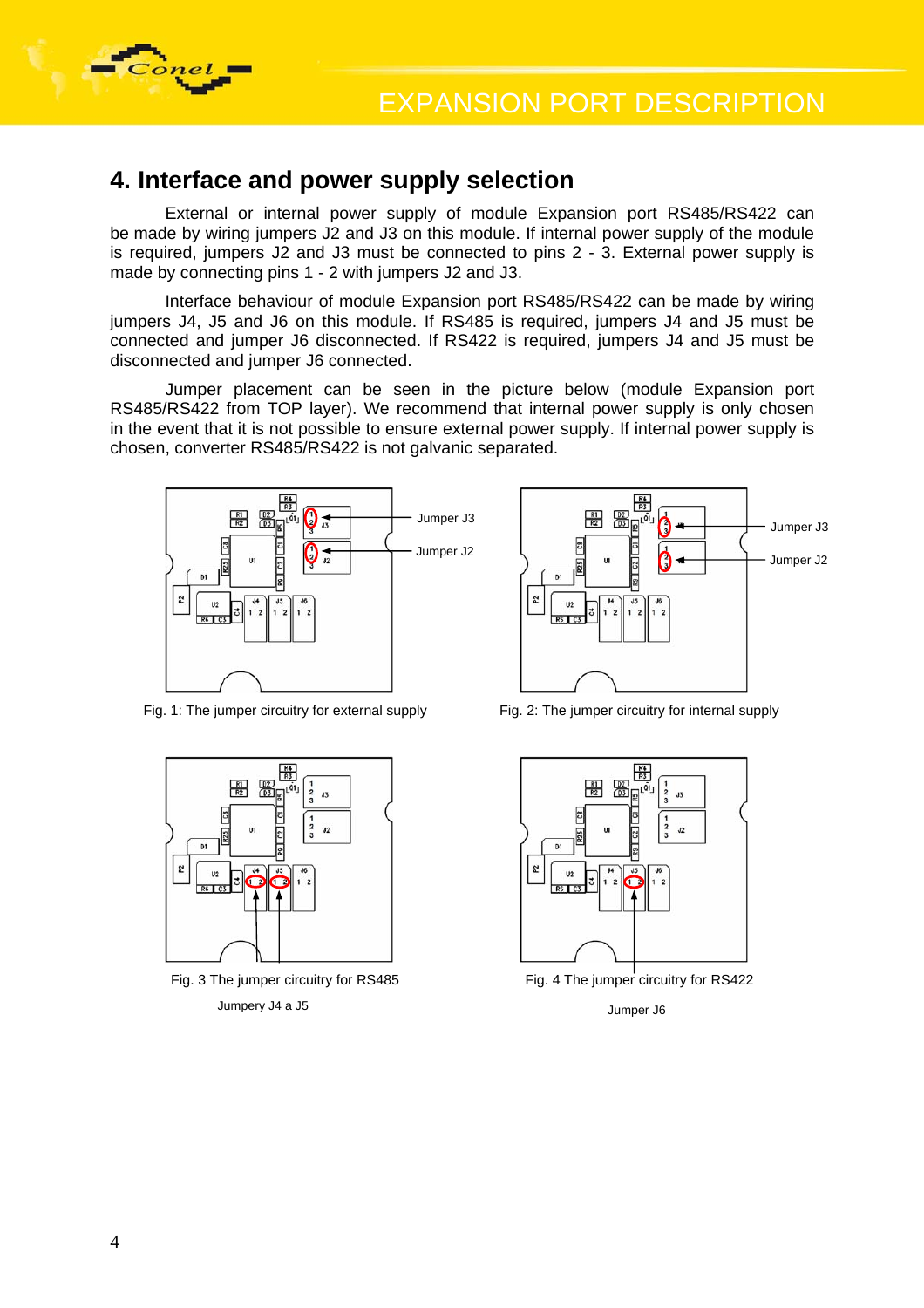<span id="page-9-0"></span>

0

 $\overline{\mathbf{a}}$ 

 $\overline{a}$ 

#### **5. Connection of connector**

#### *5.1. Connection of RS485 connector*

Panel socket RJ45.

| Pin<br>number  | <b>Signal</b><br>mark | <b>Description</b>              | <b>Data flow direction</b> |
|----------------|-----------------------|---------------------------------|----------------------------|
|                | <b>GND</b>            | Signal and supply ground        |                            |
| $\overline{2}$ | <b>GND</b>            | Signal and supply ground        |                            |
| 3              | TxRx-                 | RS485 B (-)                     | Input/Output               |
| 4              | TxRx+                 | RS485 A (+)                     | Input/Output               |
| 5              | TxRx-                 | RS485 B (-)                     | Input/Output               |
| 6              | $TxRx+$               | RS485 A (+)                     | Input/Output               |
| 7              |                       | +12 V EXT External power supply |                            |
| 8              |                       | +12 V EXT External power supply |                            |

Table 1: Connection of RS485 connector



Fig. 5: RS485 connector

**ATTENTION! Power supply is selected on the expansion port RS485 by help of a jumper,** 

The signals 3-5 a 4-6 are linked inside of the router.

If galvanic separation is required the converter must have an external power supply.

Circuit example of the equipment with a router with data cable length less than 10 m:



Fig. 6: Equipment with a router with data cable length less than 10 m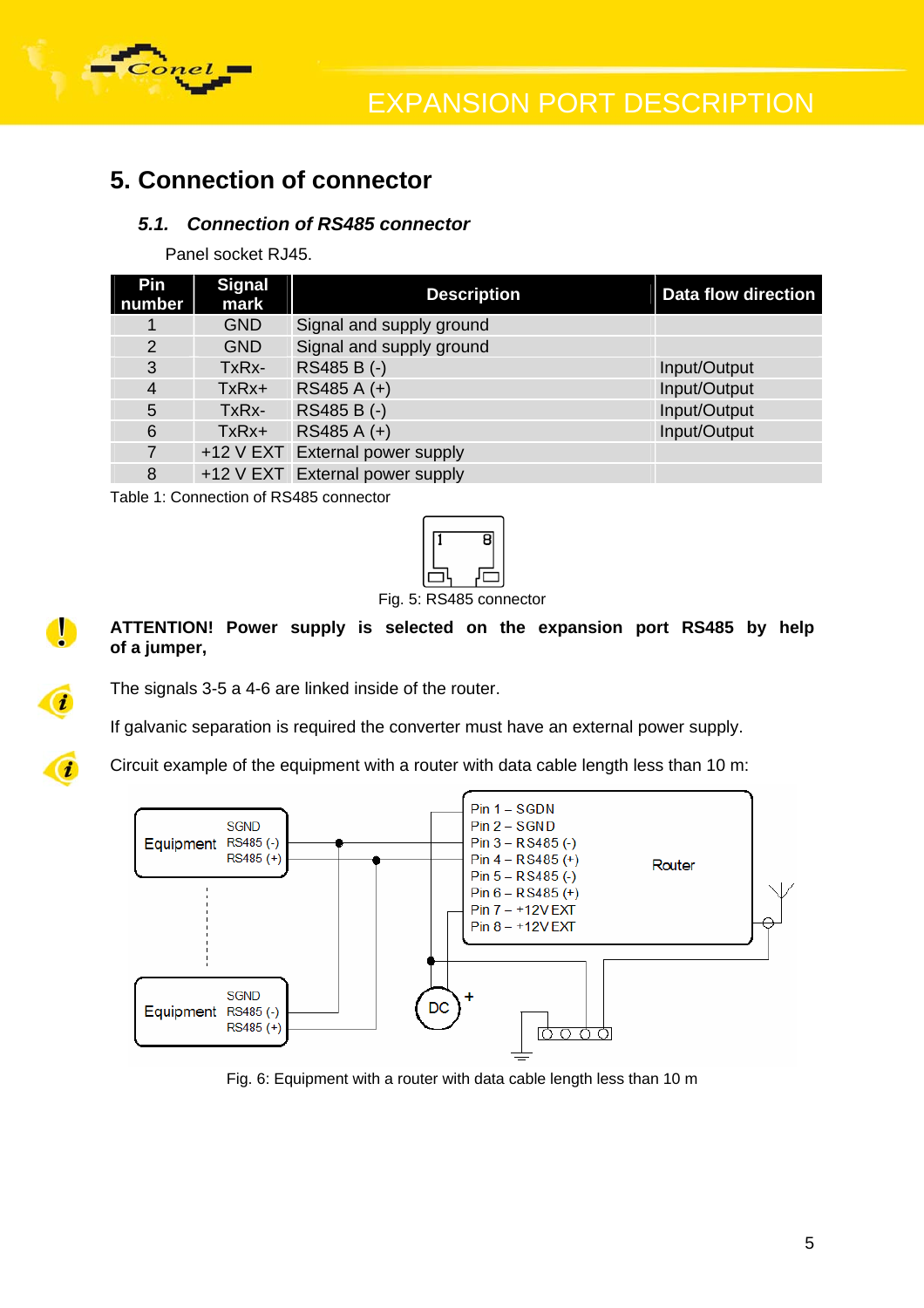<span id="page-10-0"></span>

EXPANSION PORT DESCRIPTION



0

Circuit example of the equipment with a router with data cable length more than 10 m:



Fig. 7: Equipment with a router with data cable length more than 10 m

With a RS485 data cable more than 10m it is necessary to use overvoltage protection on the router side!

#### *5.2. Connection of RS422 connector*

Panel socket RJ45.

| <b>Pin</b><br>number | <b>Signal</b><br>mark | <b>Description</b>             | <b>Data flow direction</b> |
|----------------------|-----------------------|--------------------------------|----------------------------|
|                      | <b>SGND</b>           | Signal and power supply ground |                            |
| $\overline{2}$       | <b>SGND</b>           | Signal and power supply ground |                            |
| 3                    | RxD-                  | Receive Data (-)               | Output                     |
| $\overline{4}$       | $RxD+$                | Receive Data (+)               | Output                     |
| 5                    | TxD-                  | Transmit Data (-)              | Input                      |
| 6                    | $TxD+$                | Transmit Data (+)              | Input                      |
| $\overline{7}$       |                       | +12V EXT External power supply |                            |
| 8                    | $+12V$ EXT            | <b>External power supply</b>   |                            |

Table 2: Connection of RS422 connector



Fig. 8: RS422 connector

**ATTENTION! Power supply is selected on the expansion port RS422 by help of a jumper,** 

If galvanic separation is required the converter must have an external power supply.

 $\bullet$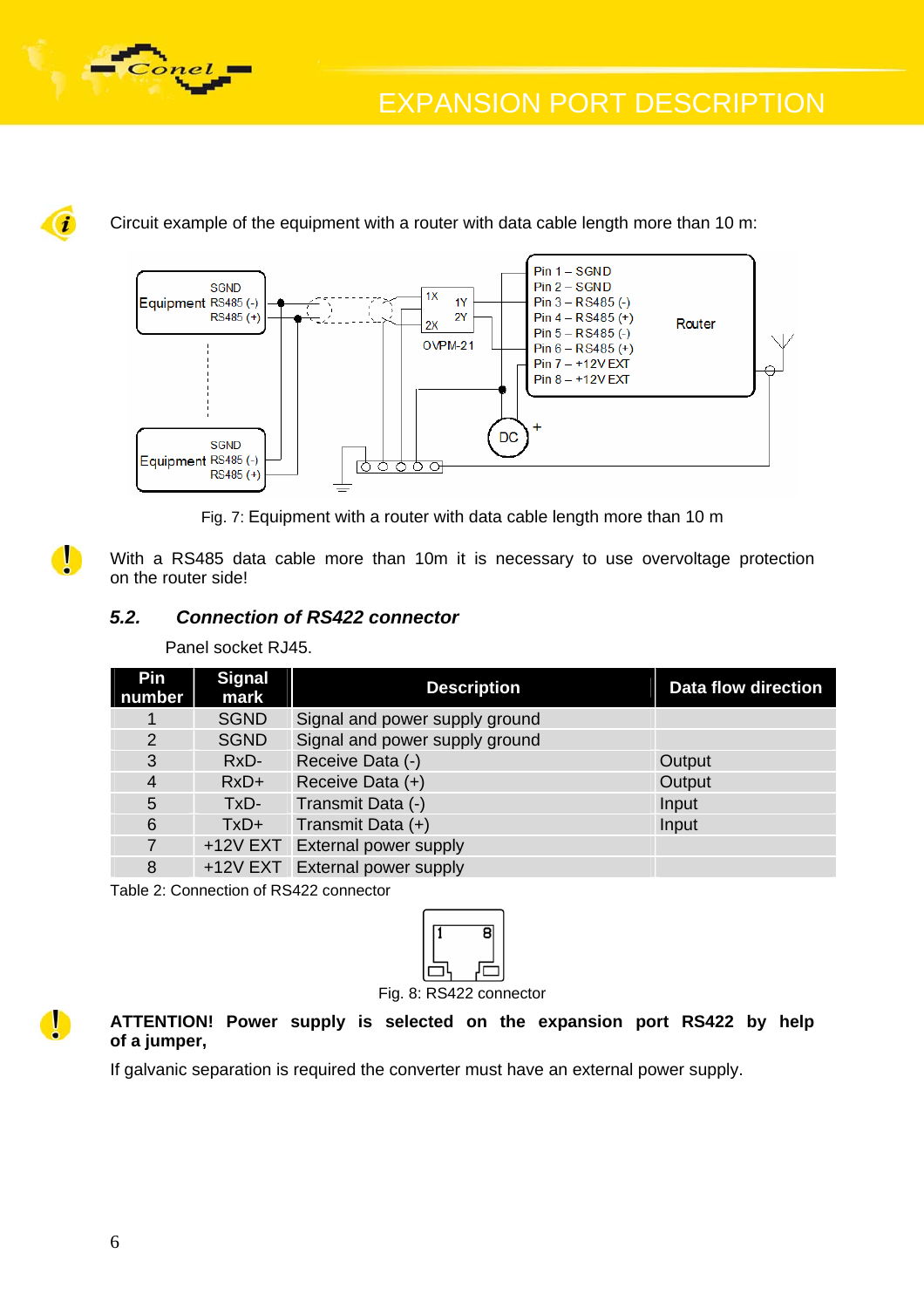<span id="page-11-0"></span>

i

 $\mathbf{i}$ 

Circuit example of the equipment with router with data cable length less than 10 m:



Fig. 9: Equipment with a router with data cable length less than 10 m

Circuit example of the equipment with a router with data cable length more than 10 m:







With a RS422 data cable more than 10m it is necessary to use overvoltage protection on the router side!

#### **6. State indication of RS485/RS422 port**

| LED port indicator |                         |
|--------------------|-------------------------|
| Green LED          | Indicates Receive data  |
| Yellow LED         | Indicates Transmit data |

Table 3: State indication



Status indication is supported from 4th revision of boards.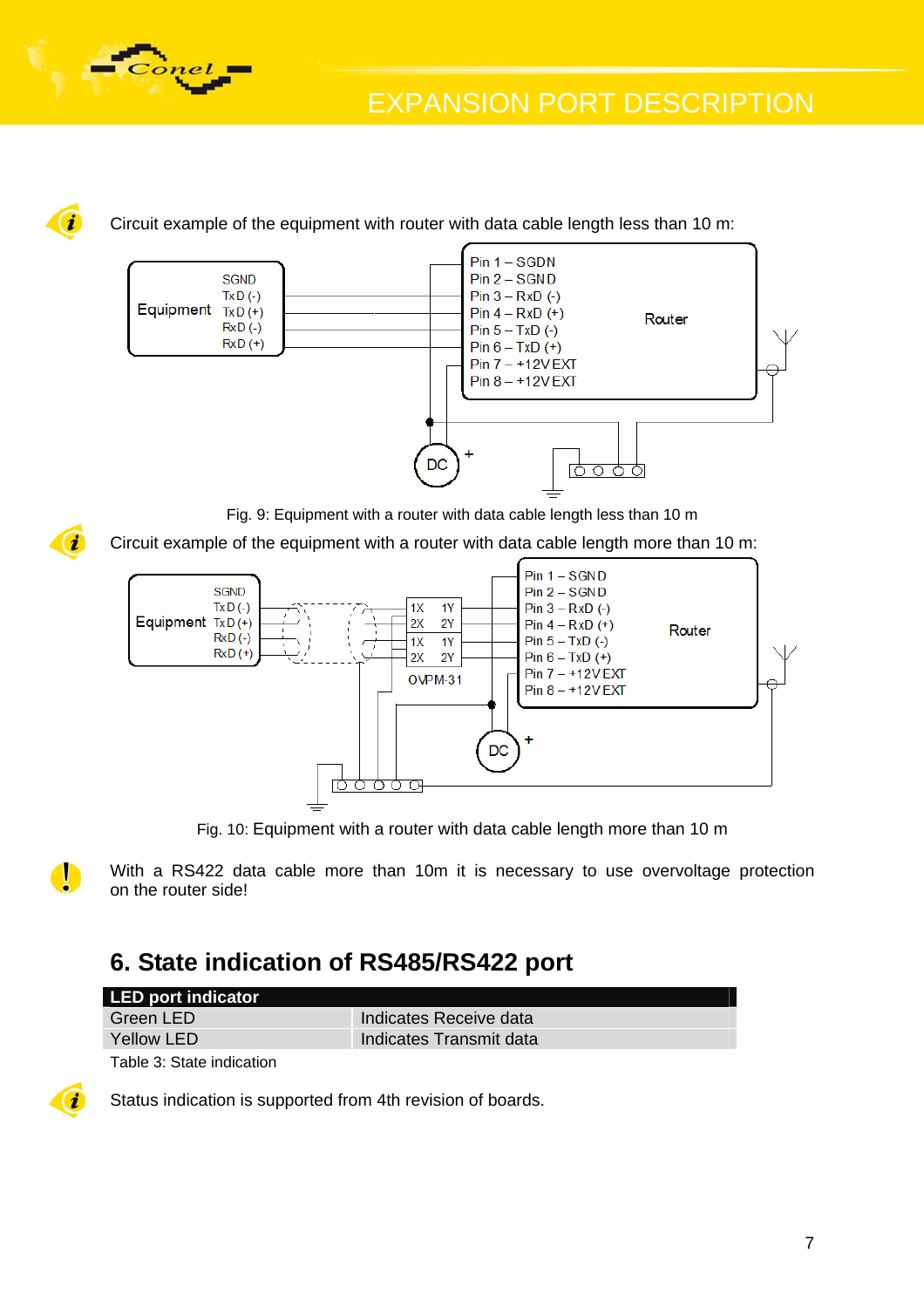<span id="page-12-0"></span>

## **7. Delivery Identification**

| Trade name Type name |            | <b>Power supply</b>         |
|----------------------|------------|-----------------------------|
| XC-RS485/422         | XC-485-422 | Internal or external supply |
|                      |            |                             |

Table 4: Delivery identification

Example of expansion port label:

| $XC-485-422 - \epsilon_{\text{cav}}$<br>Expansion port RS485-RS422 ver.3 |                |              |              |  |  |
|--------------------------------------------------------------------------|----------------|--------------|--------------|--|--|
| Pin description                                                          |                |              | sn: 107994   |  |  |
| Interface                                                                | <b>RS485</b>   | <b>RS422</b> |              |  |  |
| Pin <sub>1</sub>                                                         |                |              |              |  |  |
| Pin <sub>2</sub>                                                         | Ground         |              |              |  |  |
| Pin <sub>3</sub>                                                         | B(.)           | RXD (-)      |              |  |  |
| Pin 4                                                                    | A (+)          | RXD (+)      | 107994       |  |  |
| Pin 5                                                                    | $B(-)$         | TXD(.)       |              |  |  |
| Pin 6                                                                    | $A(+)$         | $TXD (+)$    | CE           |  |  |
| Pin 7                                                                    | External +12 V |              |              |  |  |
| Pin 8                                                                    |                |              | www.conel.cz |  |  |

Fig. 11: Port RS485/422 label

## **8. Technical specification**

| <b>Expansion port RS485-RS422</b> | <b>RS485</b>                                 | <b>RS422</b>   |        |  |
|-----------------------------------|----------------------------------------------|----------------|--------|--|
| Power supply                      | External                                     | $+10. +30V$    |        |  |
|                                   | Internal                                     | $+3,3V$        |        |  |
|                                   | Supply power                                 | Max. 1 W       |        |  |
|                                   | Supply current                               | Max. 4 mA      |        |  |
| Environment                       | Operating temperature                        | $-30$ $+60$ °C |        |  |
|                                   | Storage temperature                          | $-30$ $+85$ °C |        |  |
| <b>Standards</b>                  | Emission                                     | EN 55022/B     |        |  |
|                                   | Immunity                                     | ETS 300 342    |        |  |
|                                   | Safety                                       | EN 60950       |        |  |
| RS485 specifications              | Max. devices (each 1,5 mA)                   | 256            |        |  |
| (EN 1434)                         | Max. bit rate                                | 38400 bps      |        |  |
|                                   | Short circuit strength                       | Permanent      |        |  |
|                                   | Max. total cable length<br>(300Bd, 200nF/km) |                | 1200 m |  |

Table 5: Technical specification

#### **9. Recommended literature**

**[1]** Conel: **Application guide – Expansion port mounting.**